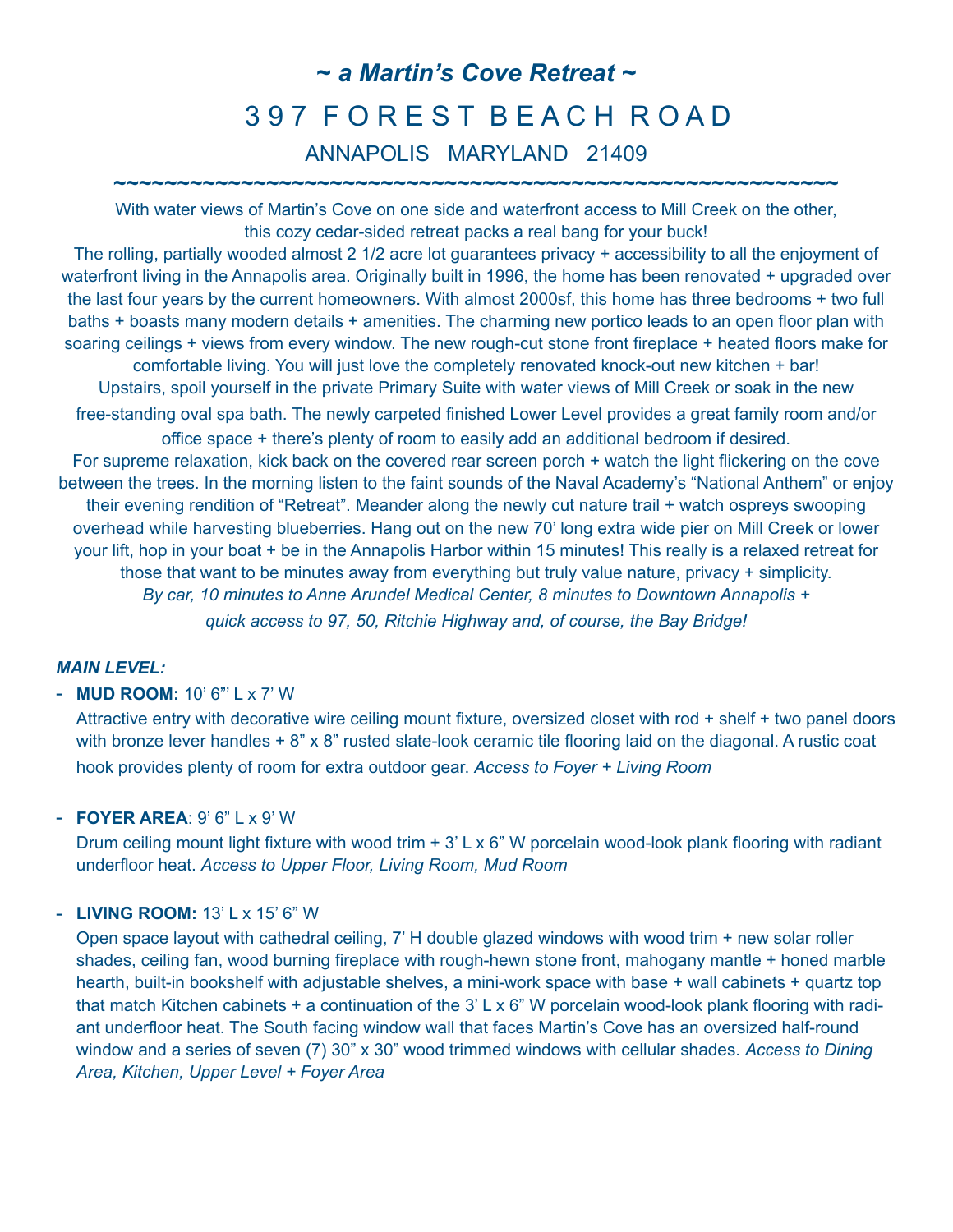#### - **DINING AREA:** 13' 6" L x 12' 6" W

Cathedral ceiling with metal + glass ceiling mount chandelier, 7' H double glazed windows with wood trim + new solar roller shades, two (2) matching glass paned doors with brushed nickel lever handles + a continuation of the 3' L x 6" W porcelain wood-look plank flooring with radiant underfloor heat. *Access to Living Room, Kitchen, Screened Porch, Side Deck + Laundry Room*

# - **KITCHEN AREA:** 15' L x 9' 6" W

Completely renovated with recessed down lighting, three industrial-look pendant lights with glass shades and nickel trim on dimmers hanging above the 6' 5"' L x 4' 2" D center island (seating for three) with white quartz countertop. The island has two additional StarMark "Blueberry" colored base cabinets with shelving, a gliding garbage + recycle bin cabinet with brushed nickel cup pulls, a white deep farmhouse sink with disposal + brushed nickel gooseneck faucet + a stainless KitchenAid Energy Star dishwasher. The kitchen features all StarMark 42" H wall cabinets with crown moulding, under-cabinet lighting, soft close feature, brushed nickel knobs + white quartz countertops. The base cabinets have wood interior roller shelves, oversized corner lazy-susan + soft close mechanism. Stainless KitchenAid 5-burner gas (propane) stove with double ovens, exhaust hood with down lighting + a full height 6" glazed "ripple" subway tile backsplash with chevron pattern wood-grain glass tile insert  $+$  a continuation of the 3' L x 6" W porcelain wood-look plank flooring with radiant underfloor heat. *Access to Living Room, Dining Room, Laundry Room + Main Level Bedrooms*

#### - **BAR AREA:** 8' 6" L x 5' W

StarMark wall cabinets with glass-paned doors with soft close + interior glass shelving with lighting, crown moulding + brushed nickel knobs. Base cabinets with soft close, brushed nickel cup pulls + knobs, Whirlpool lighted wine cooler with 6 shelves, deep drop-in round stainless sink with brushed nickel gooseneck faucet, quartz countertop + a full height 6" glazed "ripple" subway tile backsplash with chevron pattern wood-grain glass tile insert + a continuation of the 3' L x 6" W porcelain wood-look plank flooring with radiant underfloor heat. *Access to Living Room, Dining Room, Laundry Room + Main Level Bedrooms*

# **- LAUNDRY ROOM:** 8' 6" L x 7' 3" W

Enter through the sliding barn door, brushed nickel stamped glass industrial-look ceiling mount fixture, StarMark 42" H wall cabinets with soft close + brushed nickel knobs, storage closet with shelving + bi-fold doors + double hung sash window with faux wood vinyl blinds . Oversized Samsung (Steam Moisture Sensor) top loading Dryer + Samsung AquaJet VRT Washer with glass lid. *Access to Side Deck, Kitchen, + Lower Level Full Bath*

#### **- FULL BATHROOM:** 9' 6" L x 8' 9" W

Bronze + glass ceiling mounted light fixture, two industrial-look vanity sconces with glass shades, double hung sash window with faux wood vinyl blinds, large lavatory with marble top and shelves + undermounted ceramic sink with brushed bronze faucet. Combination tub/shower with full height ceramic tile surround + 24" L x 12" W "linen-look" neutral ceramic floor tile. *Laundry Room + Bedroom 3*

#### **- BEDROOM 2:** 12' L x 11' 6" W

Comfortably sized room with large closet with double bi-fold doors, rod + shelves, two large double sash windows with black-out cellular shades + pine flooring + six panel door. *Access to Foyer Area, Living Room + Kitchen*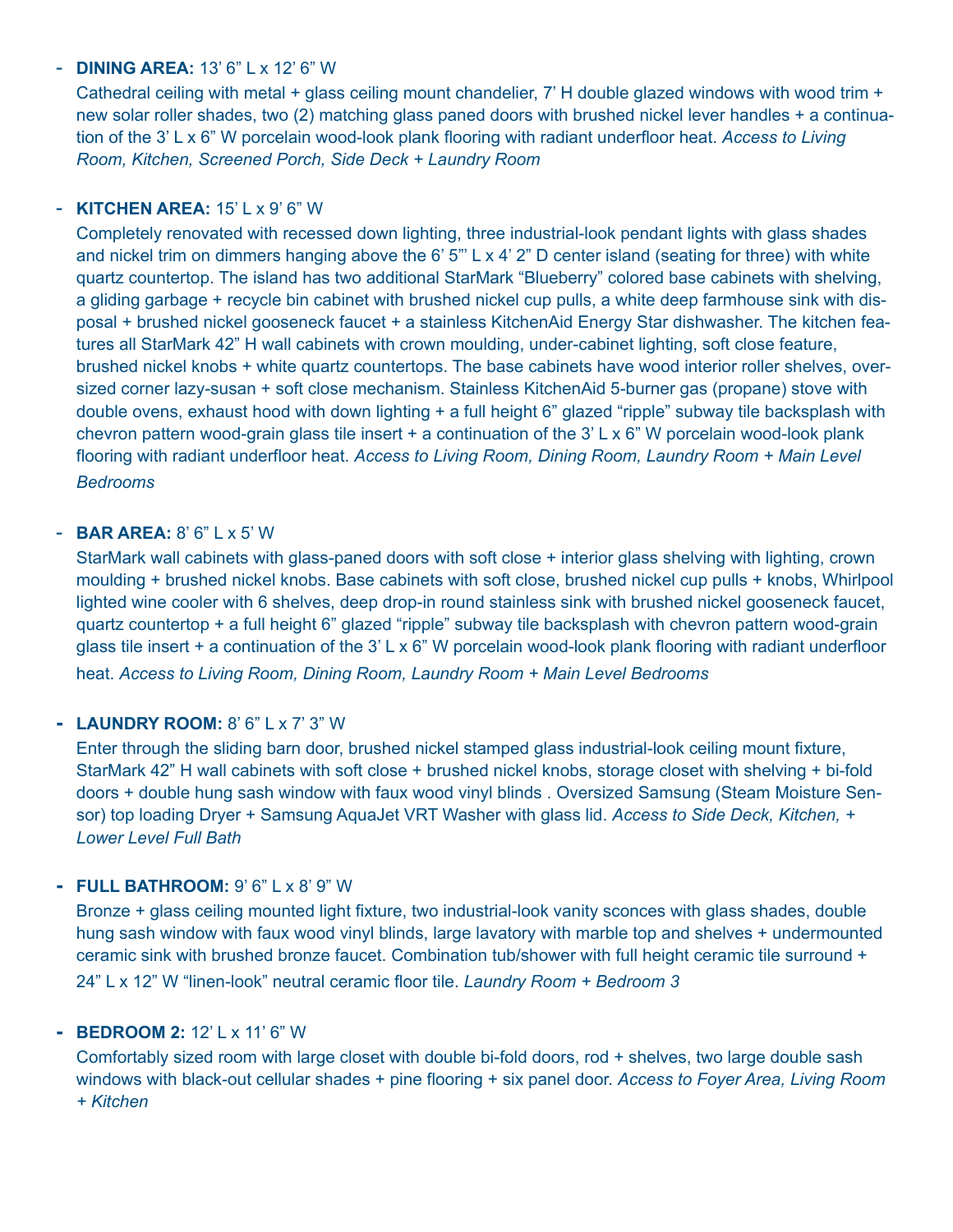#### - **BEDROOM 3:** 14' 6" L x 12' 3" W

Comfortably sized room with two large closets with double bi-fold doors, rod + shelves, two large double sash windows with black-out cellular shades + pine flooring + six panel door. *Access to Main Level Full Bath, Kitchen + Foyer Area*

#### *UPPER LEVEL:*

### - **PRIMARY BEDROOM (BR 1):** 15' L x 12' W

Cathedral ceiling with ceiling fan with wood blades + brushed nickel trim, bank of large double sash windows with black out cellular shades + drapery treatment, Mitsubishi split AC/Heating unit with remote control, pine wood flooring + solid wood six panel door. Ample room for additional seating.

### - **PRIMARY BATHROOM (FB 1):** 12' 6" L x 8' 6" W

Within the Primary Suite is the generously sized Full Bath with vaulted ceiling with down lights, a double sink wall-hung vanity with four industrial look brushed nickel wall sconces with glass globes, oversized mirrored medicine cabinet, freestanding oval deep soaking tub with floor mounted faucet handheld spray, walk-in shower with two brushed nickel shower heads (one center rain shower), full height white subway tile, two decorative niches with glass + mirrored tile, natural pebble shower pan + a perfectly placed 30" x 30" window with black out roller shade for southern light.

### **- SITTING ROOM / NURSERY:** 13' L x 7' 6" W

Vaulted ceiling with iron globe mounted fixture, three light track lighting strip, two closets with pine flooring + rod + shelves + solid wood double six panel doors with bronze knobs, neutral level-loop carpet + a perfectly placed 30" x 30" window with black our roller shade for southern light.

#### *LOWER LEVEL :*

# **- FAMILY ROOM:** 24' 6" L x 14' W

Open area with recessed down lighting, three (partial daylight) windows + newly installed neutral cut pile carpeting. Plenty of room to add another Bedroom + still maintain Office/Family Room area. Also, additional lighted storage area.

- **STORAGE ROOM ONE:** 13' 9" L x 7' 9" W Separate area with panel door + cement floor.

#### - **STORAGE ROOM TWO:** 12' 9" L x 7' 3" W

Separate area with panel door, extra stainless refrigerator with ice maker + cement floor.